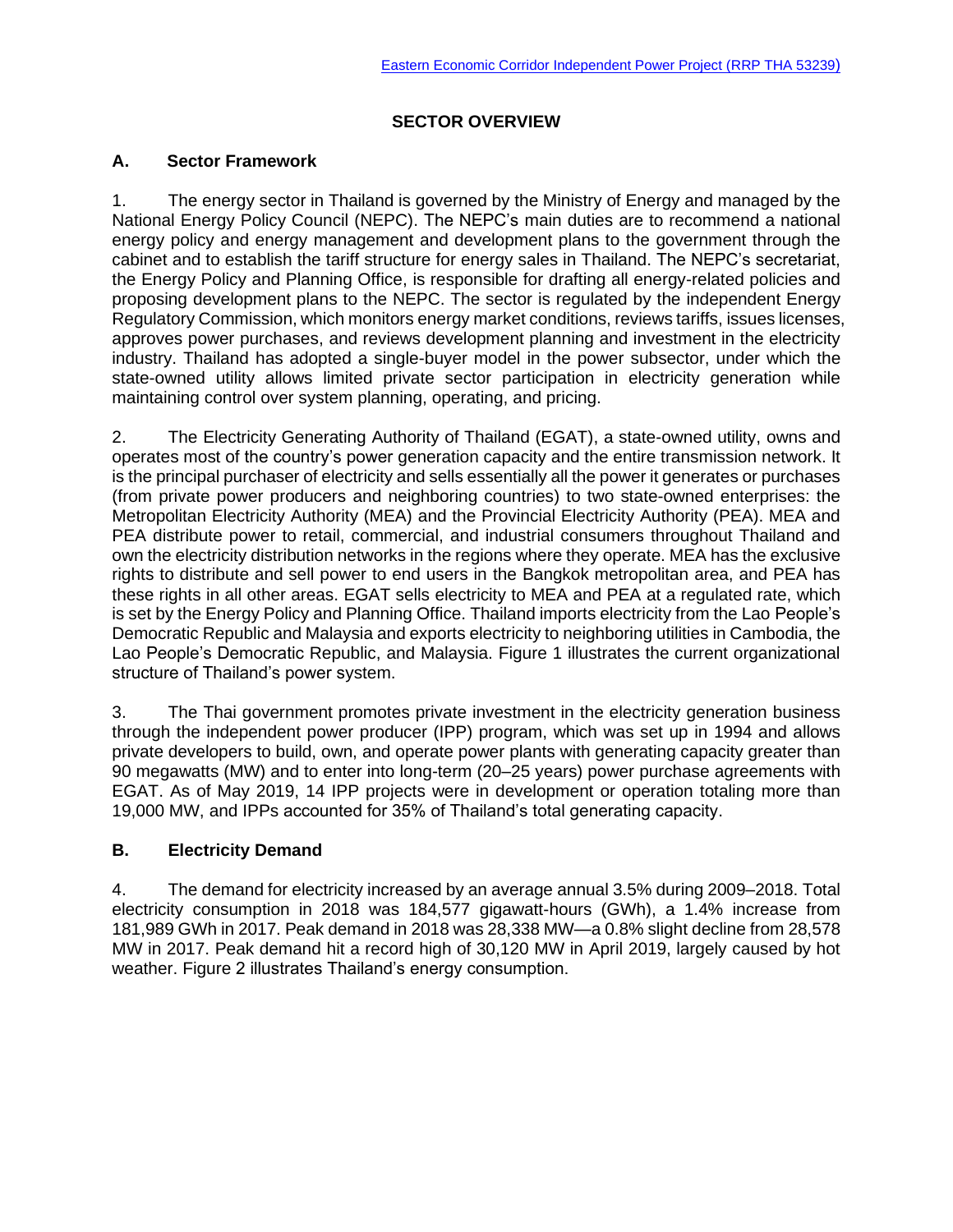



5. Electricity demand in Thailand has predictable seasonal and daily cycles. Annual peak demand is generally during the period with high temperatures, March–May. The lowest loads are generally during the coolest months, December–January.

6. Industry has historically been the largest electricity consumer, accounting for 47% of the total, followed by business at 25% and residences at 24%. Electricity consumption by sector during 2009–2018 is shown in Table 1.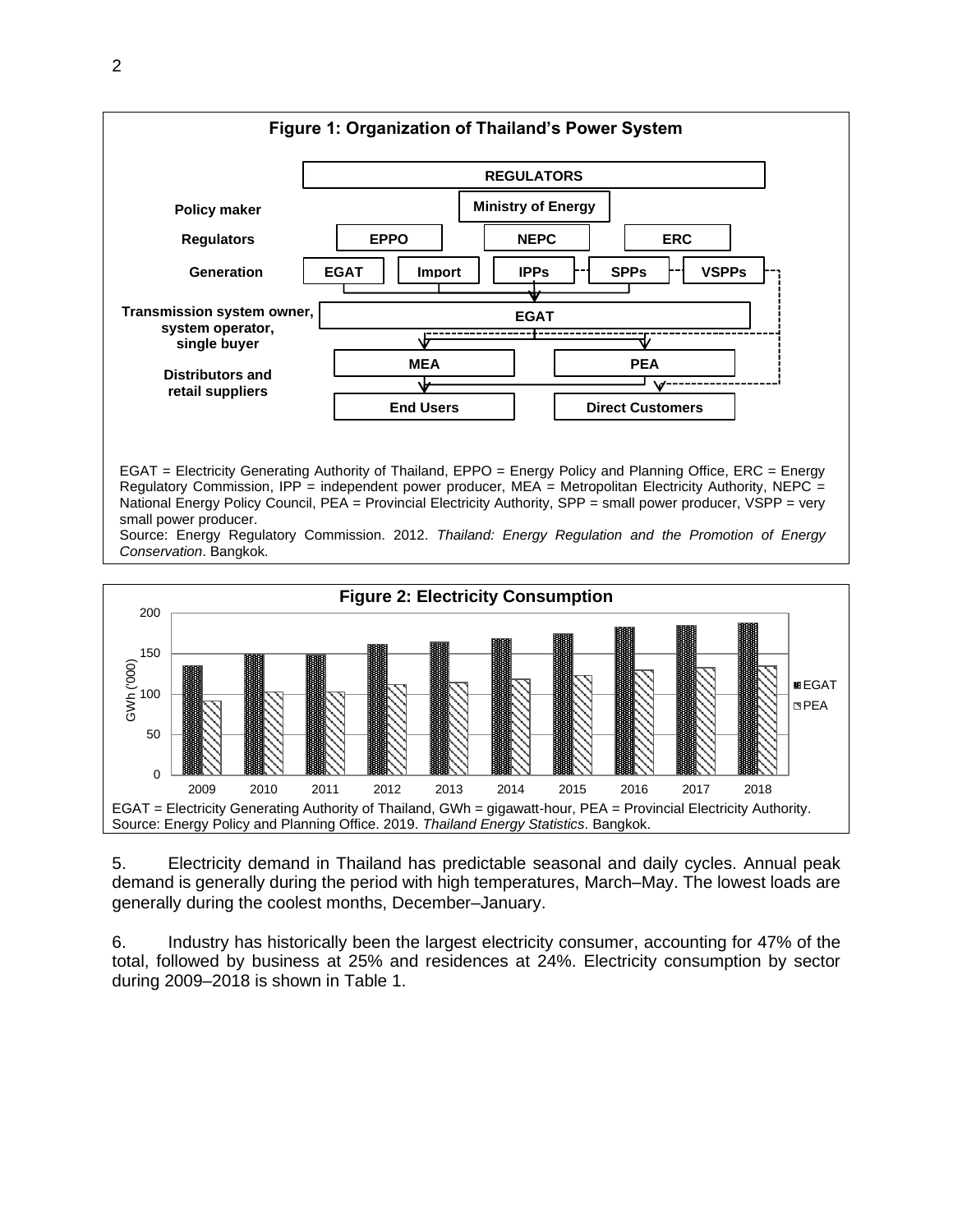| Year | <b>Residential</b> | <b>Business</b> | <b>Industry</b> | ົ∿ບ ບ⊺<br>Government<br>& Nonprofit | <b>Agriculture</b> | <b>Others</b> | <b>Total</b> | <b>Change from</b><br><b>Previous Year</b><br>(%) |
|------|--------------------|-----------------|-----------------|-------------------------------------|--------------------|---------------|--------------|---------------------------------------------------|
| 2009 | 30.257             | 27.855          | 67,723          | 4,677                               | 318                | 4,352         | 135,182      | (0.3)                                             |
| 2010 | 33.214             | 29.958          | 75.433          | 5,049                               | 335                | 5,312         | 149.301      | 10.4                                              |
| 2011 | 32.799             | 30.611          | 75.364          | 4,888                               | 297                | 4.896         | 148.855      | (0.3)                                             |
| 2012 | 36.447             | 34,784          | 80.386          | 3,799                               | 377                | 5,986         | 161,779      | 8.7                                               |
| 2013 | 37,657             | 38.873          | 81,188          | 149                                 | 354                | 6,120         | 164.341      | 1.6                                               |
| 2014 | 38,993             | 40,026          | 82,624          | 152                                 | 414                | 6,476         | 168,685      | 2.6                                               |
| 2015 | 41,286             | 42.466          | 83,984          | 179                                 | 387                | 6,532         | 174.834      | 3.6                                               |
| 2016 | 43.932             | 44.639          | 86,878          | 201                                 | 267                | 6,929         | 182.846      | 4.6                                               |
| 2017 | 44.374             | 45.100          | 87,772          | 198                                 | 298                | 4.247         | 181.989      | (0.5)                                             |
| 2018 | 45.205             | 46.764          | 87,829          | 204                                 | 365                | 4,210         | 184,577      | 1.4                                               |

**Table 1: Electricity Consumption by Sector, 2009–2018** (gigawatt-hour)

 $()$  = negative.

Source: Energy Policy and Planning Office. 2019. *Thailand: Energy Statistics*. Bangkok.

## **C. Electricity Supply**

7. As of May 2019, Thailand (including imports) had installed generation capacity of 42,835 MW, of which 14,566 MW (34%) was accounted for by EGAT's power plants, 14,949 MW (35%) by IPPs, 9,443 MW (22%) by small producers, and 3,878 MW (9%) by foreign producers of imported power. Power production depends heavily on fossil fuels, with 57% generated from natural gas, 10% from lignite, and 8% from coal (Figure 3). Renewable energy sources contribute only 10%, but several factors––fluctuating prices for fossil fuel, fuel shortages, and the government's promotion of alternative energy––are expected to increase the share of renewable energy.



## **D. Electricity Supply and Demand Forecast**

8. Electricity load forecasts are generated to predict future energy demand and form the basis for long-term planning to determine when and where to build centralized power plants. According to Thailand's Power Development Plan, 2018–2037 (PDP 2018), the total installed capacity is expected to be 77,211 MW by 2037, including 56,431 MW of added capacity, which will help replace the 25,310 MW of capacity that is expected to retire. The PDP 2018 takes into account the changing power demand-supply situation because of the rising number of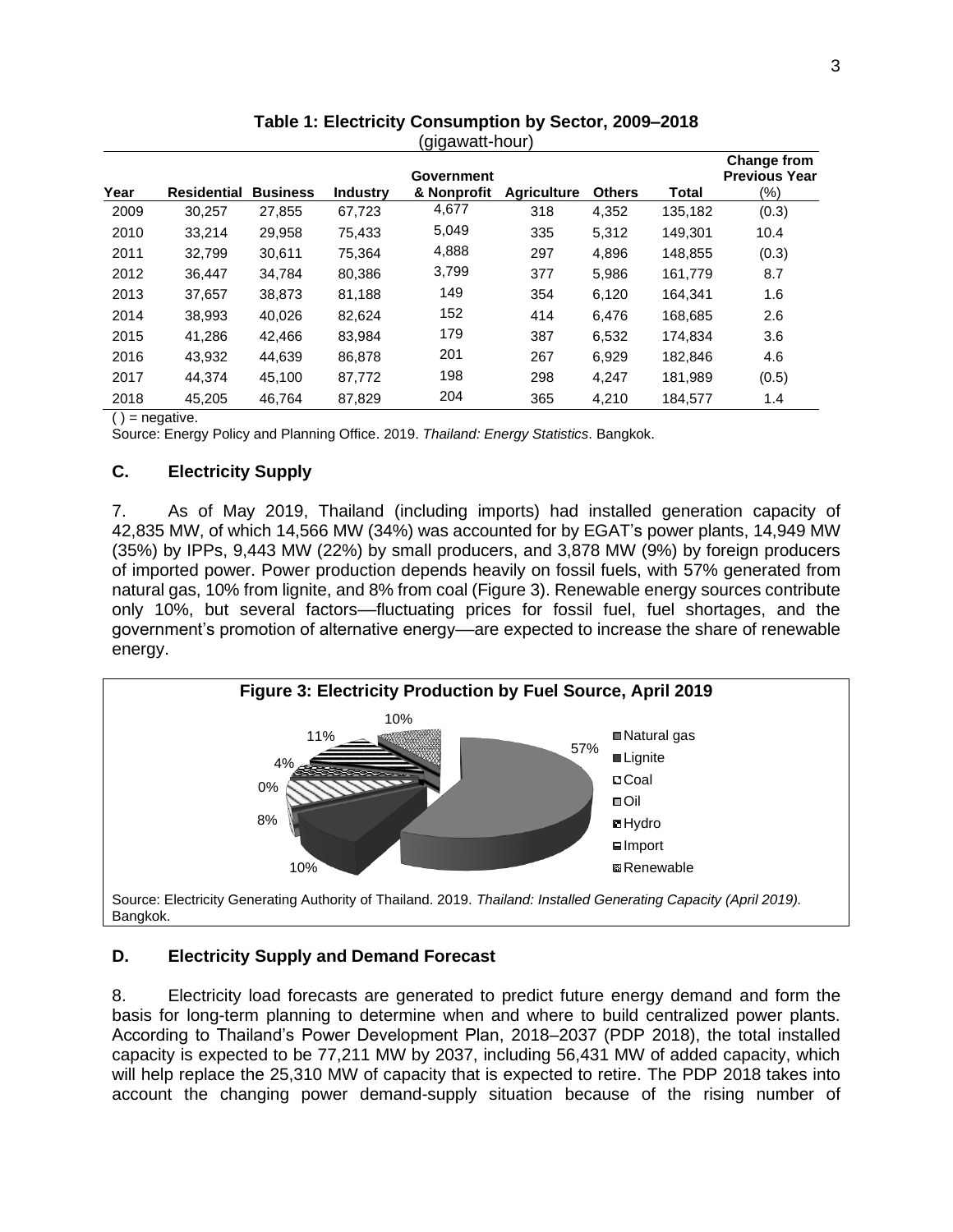independent power supply projects supported by new technology (e.g., energy storage system, blockchain). The PDP 2018 focuses on (i) security to ensure an adequate power supply capacity level to maintain the system's stability to serve demand in each of the six regions of Thailand; (ii) economy to support low-cost fuel generation capacity; and (iii) ecology to reduce the environmental impact by supporting renewable energy and energy efficiency (for generating and consuming). Thailand's new power demand forecast was made in relation to the revised longterm economic growth projection of 3.8%. Thailand's net electricity demand forecast is projected to increase 3.13% annually from 2018 to 2037, and the peak demand is expected to increase 2.93% annually during the same period.<sup>1</sup> In 2037, the expected energy demand is 367,458 GWh and the peak power demand is 53,997 MW.

9. According to the PDP 2018, electricity demand for Eastern Thailand will increase at an average rate of 3.5%. The total capacity needed by 2037 is 14,707 MW for the eastern part of Thailand (the 2018 total capacity was 10,156 MW) with a total retired capacity of 5,282 MW during the same period.

10. The PDP 2018 aims to diversify fuel sources by increasing the use of renewable energy and energy efficiency. It projects that by 2037, 53% of power generation will be generated by natural gas, 34% by renewable energy (including hydropower) and energy efficiency, and 13% by clean coal (including lignite) (Table 2).

|                          | <b>PDP 2015</b> | <b>PDP 2018</b> |
|--------------------------|-----------------|-----------------|
| <b>Fuel Source</b>       | 2036            | 2037            |
| Natural gas              | 37%             | 53%             |
| Coal (including lignite) | 23%             | 13%             |
| Renewable energy         | 18%             | 18%             |
| Hydropower               | 18%             | 10%             |
| <b>Nuclear</b>           | 5%              | 0%              |
| Energy efficiency        | $0\%$           | 6%              |
| <b>Total</b>             | 100%            | 100%            |

#### **Table 2: Thailand Power Development Plan–Electricity Production by Fuel Source**

PDP = Thailand's Power Development Plan.

Source: Government of Thailand, Ministry of Energy. 2019. *Thailand Power Development Plan, 2018–2037.* Bangkok.

## **E. Tariff Structure**

11. The electricity tariffs of EGAT, MEA, and PEA are closely regulated by the independent Energy Regulatory Commission; the NEPC and the cabinet have ultimate approval authority. The tariff structure aims to (i) reflect economic costs and promote the efficient use of electricity; (ii) secure the financial health of these three state-owned power utilities; (iii) reduce subsidies between different categories of consumers; and (iv) adjust electricity tariffs through a flexible, automatic mechanism.

12. The tariff is divided into a base tariff and a fuel adjustment charge. The base tariff is a bulk supply tariff, comprising the wholesale tariff that EGAT charges MEA and PEA and the fixed retail tariff that MEA and PEA charge power consumers during each regulatory period. The factors used to calculate the base tariff include forecasts of the demand for electricity; fuel prices; and

<sup>1</sup> Government of Thailand, Ministry of Energy. 2019. *Thailand Power Development Plan, 2018–2037.* Bangkok.